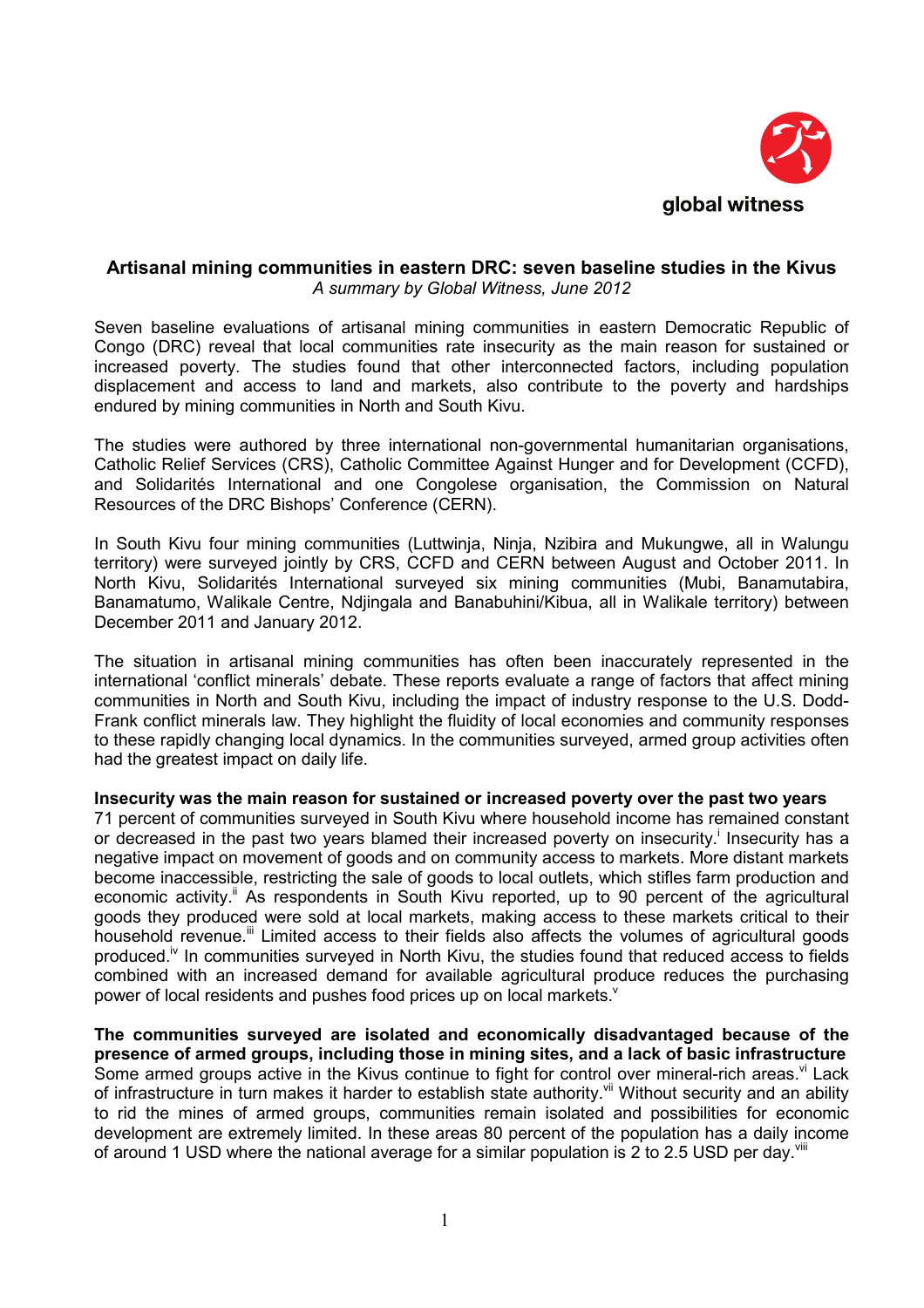## **Population displacement caused by threat or attack from armed groups puts further pressure on local markets and causes inflation**

Displaced populations typically have limited access to their fields and can suffer from malnutrition. Their presence places additional pressures on host communities already contending with the challenges of daily life in the Kivus, for example by increasing pressure on a community's food resources because they cannot access their own fields.<sup>[ix](#page-0-0)</sup> Displaced people are often hired for casual daily work, an unreliable and poorlypaid form of employment. $x$ 

A town surveyed in North Kivu in January 2012 contained 1904 displaced households of which 603 were families that had very recently arrived. The town has experienced three waves of displaced people since 2010 and the surveys found that only 24 percent

"Mubi, a commercial centre in North Kivu, serves several mines and has a population that depends upon agriculture, mining, and animal rearing […] [Mubi] supplies nearby towns and villages with agricultural goods and is a place of economic exchange for manufactured goods arriving from the large towns of Kisangani, Butembo and Goma. At the beginning of 2012 heightened insecurity led to increased hardship for the population of Mubi. The local population could not access either the mines or their fields, which severely limited economic activity […] The presence of newly displaced people also had a negative impact."

*Solidarités International RRMP Rapport d'Evaluation Multisectorielle, Mubi, P3* 

of households were living in acceptable circumstances.<sup>[xi](#page-0-0)</sup> Fighting between armed groups in the area includedthat motivated by control of mines.<sup>xii</sup> In another North Kivu town the fight for leadership in nearby mines between October and December 2011 caused violence against women, systematic pillage, killing of civilians and arson and resulted in further waves of civilian displacement.<sup>xii</sup>

## **Households rely on agriculture as a main source of revenue**

Agriculture is the primary and preferred source of income for more than 80 percent of the families surveyed in mining communities in South Kivu.<sup>[xiv](#page-0-0)</sup> In communities surveyed in North Kivu household revenue is derived from a wide portfolio of sources including agriculture, mining, commerce, fishing, mineral transportation and other daily work. In the trading town of Ndjingala for example, 47 percent of households depend on daily agricultural work compared to a majority of households in Walikale centre.<sup>[xv](#page-0-0)</sup>

Farming was considered a more reliable source of income than the 'inconsistent' revenues generated by mining and business. Respondents in South Kivu stressed in addition that mining was often subject to illegal taxation. Those for whom mining was the primary source of income in South Kivu (about 13 percent) were those without access to land. XVI

## **Income generated by mining often doesn't benefit family or community development and doesn't have a sustained positive impact on local economies**

Overall, the 'comptoir' model<sup>[xvii](#page-0-0)</sup> that traditionally dominates the region's tin, tantalum and tungsten artisanal mining sector discourages investment and development at community level because there are no tangible incentives for traders to invest in infrastructure there. The bulk of their profits are invested in the provincial capitals or abroad.<sup>[xviii](#page-0-0)</sup>

Respondents surveyed in South Kivu reported that revenue generated from mining was largely used to fund 'immediate' consumption, including alcohol and prostitution.<sup>[xix](#page-0-0)</sup> Whereas in one town in North Kivu, recent mine closures (following the 2010 Congolese president's ban on mining and exports) were cited as the main reason why parents were less able to pay school fees, $x^2$  in other communities the surveys found that students had abandoned schooling to pursue the possibility of an income from mining.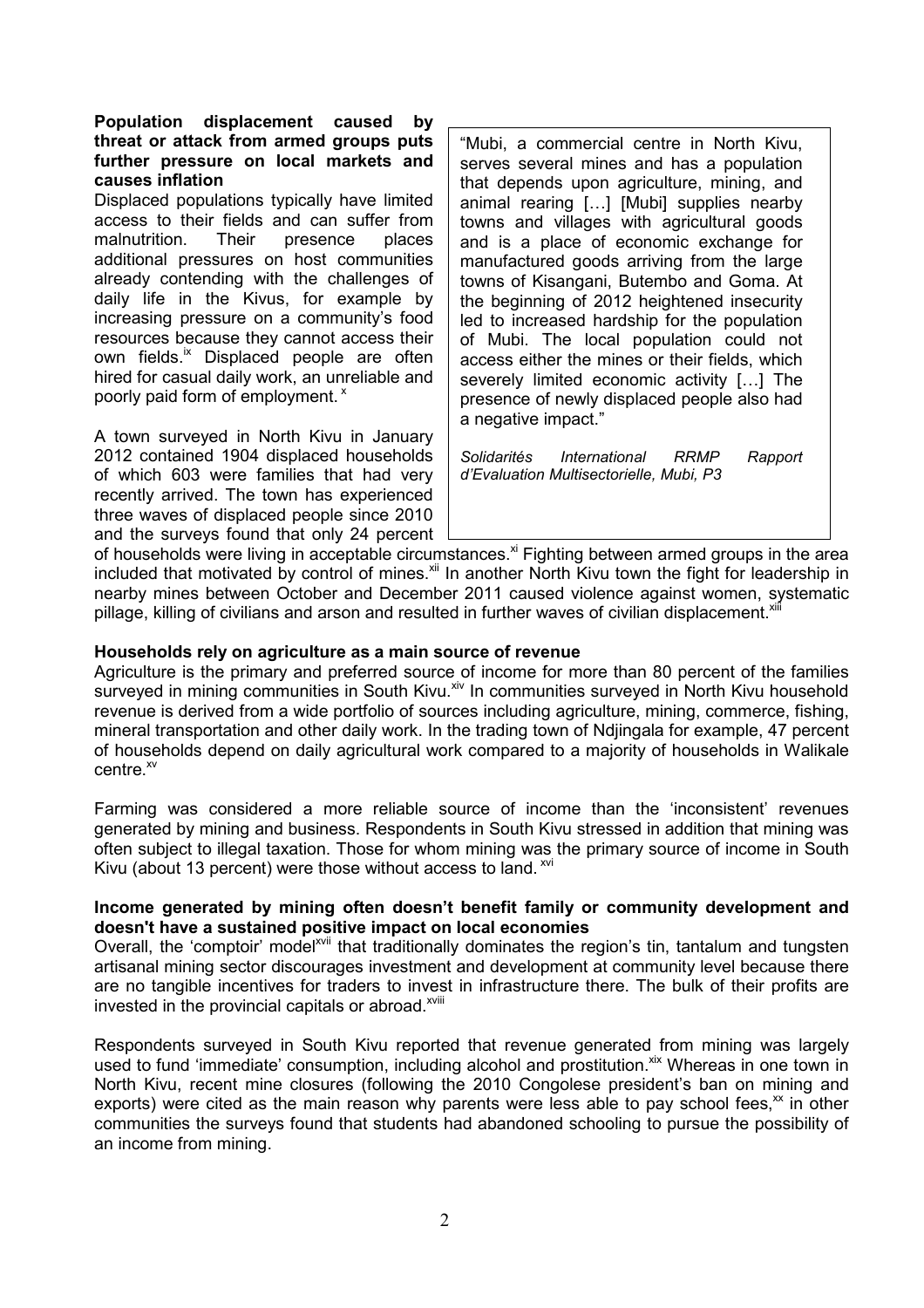## <span id="page-2-0"></span>**Miners are typically geographically mobile and in some mines the majority of diggers have come from other provinces to find work**

Young men, attracted by the possibility of quick cash returns or stymied by a lack of alternative livelihoods, dominate the workforce demographic in mining areas. Miners are often described as floating between mining activities and other forms of income generation. Artisanal mining can be carried out on a seasonal basis, during school holidays or in combination with other activities and is often not a permanent activity. In some mines only a fraction of the diggers are local people. In some mines, for example Bisie, the region's largest tin mine, the majority of diggers arrive from otherprovinces with the hope of earning a livelihood.<sup>xxi</sup>

Mining zones surveyed in South Kivu were described by the studies as areas of migration. Here, respondents noted that young men typically leave mining zones to find employment in urban areas (often leaving their wives and children behind) and young women leave to marry outside of their families. Some young people leave in pursuit of secondary education. Physical insecurity was also cited as a reason for departure from mining communities. In the areas surveyed in South Kivu, those coming from other areas to work in mines or related activities were primarily male (between 60 and 70 percent).

#### **Mineral exports have decreased but not stopped; production statistics are not consistently available**

Official Congolese government statistics show that between March and September 2011, tin ore exports from North and South Kivu averaged at 28 percent of 2009-10 levels. This figure increased to 58 percent for North Kivu in April 2012.<sup>Xxii</sup> Reliable production figures are often not available and site-specific research is required to allow for proper interpretation of production levels. For example a study of the largest tin mine in North Kivu estimates 10 tonnes daily production before the presidential ban compared to around 500 kg per day in April 2011.<sup>[xxiii](#page-0-0)</sup> Another report states that tin ore production volumes recorded since April 2011 in the same mining zone are much higher than export volumes. Global Witness findings and a recent UN Group of Experts report also documented a gap between production and export figures, attributed to smuggling. In South Kivu, statistics for cassiterite production increased sevenfold between late April and August, [xxiv](#page-0-0) suggesting that production and export volumes have not fallen exponentially.

#### **The real number of artisanal and small-scale miners in North and South Kivu is unknown**

Although artisanal mining generates much activity across the Kivus, the actual number of people employed directly in mining is unknown. The 'carte de creuseur' system used to manage formal registration of artisanal and small-scale miners (ASM) is currently dysfunctional. A 2009 mapping project, one of the only reliable baseline studies available, provides a minimum figure of 20,000 miners in both North and South Kivu.<sup>[xxv](#page-0-0)</sup> The last census in DRC took place in 1984.

 $\overline{a}$ 

i CRS, CCFD, CERN *Etude des Besoins: Communautés minières de Luttwinja, Mukungwe, Ninja et Nzibira, Sud Kivu RDC*, page 9.

ii CRS, CCFD, CERN *Etude des Besoins: Communautés minières de Luttwinja, Mukungwe, Ninja et Nzibira, Sud Kivu RDC*, page 9.

iii CRS, CCFD, CERN *Etude des Besoins: Communautés minières de Luttwinja, Mukungwe, Ninja et Nzibira, Sud Kivu RDC*, page 9.

iv Solidarités International *RRMP Rapport d'Evaluation Multisectorielle*, *Banamatumo*, page 3

v Solidarités International *RRMP Rapport d'Evaluation Multisectorielle*, *Banamatumo*, pages 3 and 32 and Solidarités International *RRMP Rapport d'Evaluation Multisectorielle, Kibuha*, page 33

vi Solidarités International *RRMP Rapport d'Evaluation Multisectorielle, Banamutabira*, page 3. See also the *Rapport préliminaire de la mission d'enquête du Bureau Conjoint des Nations Unies aux Droits de l'Homme sur les viols massifs et autres violations des droits de l'homme commis par une coalition de groupes armés sur l'axe Kibua-Mpofi, en territoire de Walikale, province du Nord-Kivu, du 30 juillet au 2 août 2010*

vii The CRS, CCFD, CERN report notes that Luttwinja, South Kivu, lies within an industrial mining area where a mining company has built infrastructure locally. Here, those surveyed noted that family income had risen in the past two years and 28 percent of participants surveyed attributed this to improved security. 66 percent of people surveyed said that their income had risen due to improved security resulting from the presence of private security and infrastructure built by the company. CRS, CCFD, CERN *Etude des Besoins: Communautés minières de Luttwinja, Mukungwe, Ninja et Nzibira, Sud Kivu RDC*, page 9.